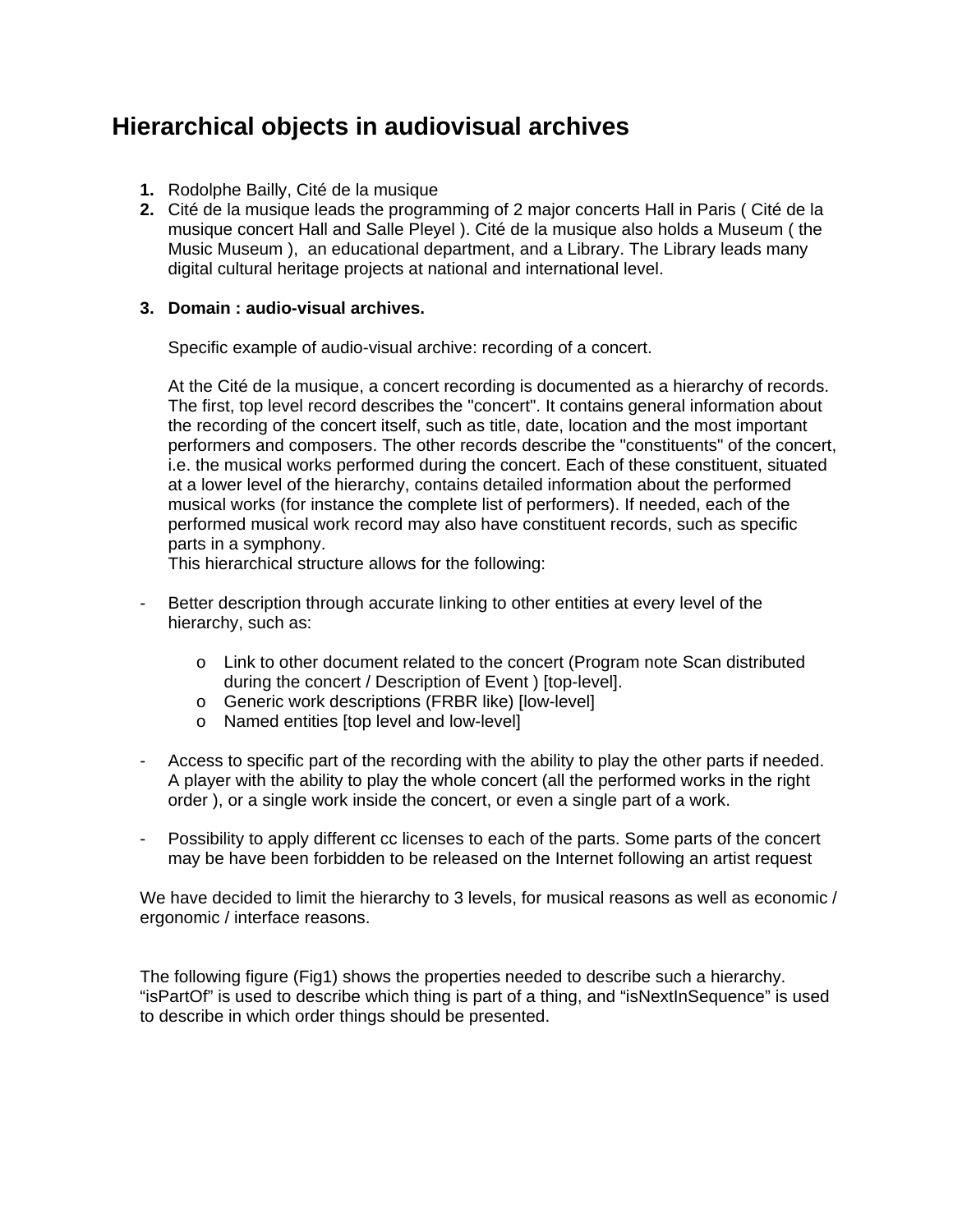

*Fig1: Properties needed to represent a concert recording hierarchy* 

# *4.* **Use Case Scenario**

The first example is the following audio recording, available through Europeana:

[http://www.europeana.eu/portal/record/03707/1EF79AFF232F37E3F20B178FA514CB74BD856](http://www.europeana.eu/portal/record/03707/1EF79AFF232F37E3F20B178FA514CB74BD856AFA.html) [AFA.html](http://www.europeana.eu/portal/record/03707/1EF79AFF232F37E3F20B178FA514CB74BD856AFA.html)



The Europeana portal displays basic information about the concert itself (higher level of the hierarchy). You can also see the "Relation" field, containing all concert parts in one single field.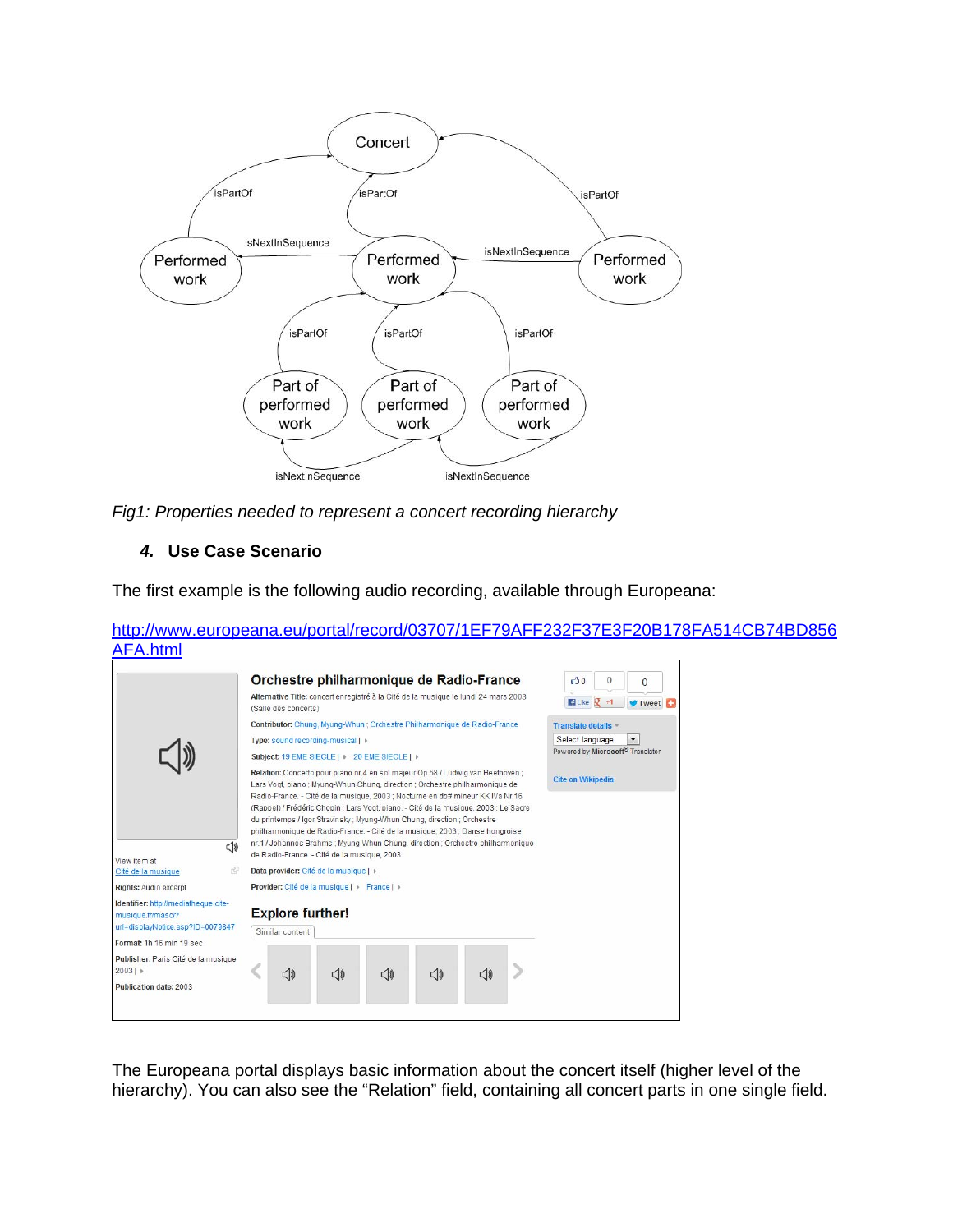This concert recording can be represented as follow:



# *Fig.2 : Hierarchical representation of the concert record constituents*

All of the yellow boxes are detailed records contained in the Cité de la musique library.

Fig.3 shows how the concert is displayed on the Cité de la musique library web site: see <http://mediatheque.cite-musique.fr/masc/play.asp?ID=0079847> (this representation is 8 years old it is then very "old fashion" )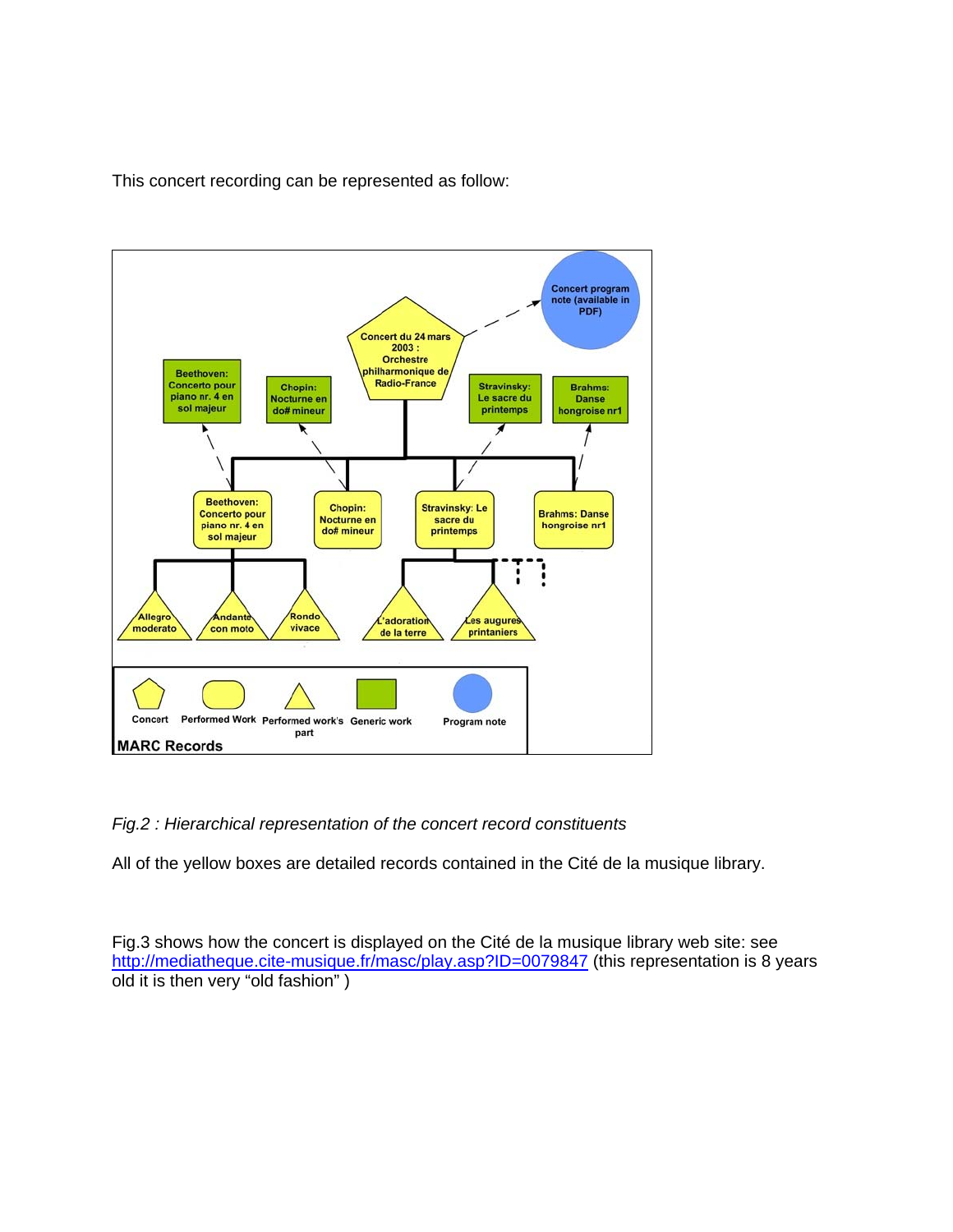| Ecouter le concert                                                                                                                                                                                                                               | Ecouter un extrait                                           |         |
|--------------------------------------------------------------------------------------------------------------------------------------------------------------------------------------------------------------------------------------------------|--------------------------------------------------------------|---------|
| Concert<br>Orchestre philharmonique de Radio-France : concert enregistré à la Cité de la musique le lundi 24 mars 2003 (Salle des concerts)<br>[Auteurs divers) ; Myung-Whun Chung, direction ; Orchestre philharmonique de Radio-France         |                                                              |         |
| Programme<br>Concerto pour piano nr.4 en sol majeur Op.58 / Ludwig van Beethoven<br>Nocturne en do# mineur KK IVa Nr.16 (Rappel) / Frédéric Chopin<br>Le Sacre du printemps / Igor Stravinsky<br>Danse hongroise nr.1 / Johannes Brahms<br>Durée |                                                              |         |
| 1h 16 min 19 sec                                                                                                                                                                                                                                 |                                                              |         |
| Editeur                                                                                                                                                                                                                                          |                                                              |         |
| Paris : Cité de la musique, 2003<br><b>Notes</b>                                                                                                                                                                                                 |                                                              |         |
| Archivé à la cité de la musique ; UNI2                                                                                                                                                                                                           |                                                              |         |
| Auteur(s) / Interprète(s)                                                                                                                                                                                                                        |                                                              |         |
| Chung, Myung-Whun (1953-)                                                                                                                                                                                                                        |                                                              |         |
| Orchestre Philharmonique de Radio France                                                                                                                                                                                                         |                                                              |         |
| Note de programme                                                                                                                                                                                                                                |                                                              |         |
| Orchestre philarmonique de Radio France                                                                                                                                                                                                          |                                                              |         |
| <b>Exemplaires</b>                                                                                                                                                                                                                               |                                                              | 0079847 |
| Localisation                                                                                                                                                                                                                                     | Cote                                                         |         |
| Réserve                                                                                                                                                                                                                                          | ARCH 2003-03-24                                              |         |
|                                                                                                                                                                                                                                                  | $\mathbf{v}$                                                 |         |
| ω                                                                                                                                                                                                                                                | E<br>00:43 $_{01:50}$ Durée : 01:16:19<br>$-1$ and $-1$<br>Œ | 目       |
| Orchestre philharmonique de Radio-France<br>Nocturne en do# mineur KK IVa                                                                                                                                                                        |                                                              |         |
| Concerto pour piano nr.4 en                                                                                                                                                                                                                      | Danse hongroise nr.1<br>Le Sacre du printemps                |         |
|                                                                                                                                                                                                                                                  |                                                              |         |

*Fig.3: A display example of the concert* 

The player at the bottom of the record is a representation of the concert hierarchy presented in Fig1. (a mouse-over on any of the small cases at the bottom will display the title of the corresponding sub-part).

This player is also an interface allowing users to play a specific part of the concert (clicking one of the case will play the specific part )

The dynamic rendering of the player at the bottom of the record is possible if and only if the hierarchical information (isPartOf and isNextInSequence properties as seen in figure 1) of the concert is part of the metadata.

Fig4 shows another type of representation (for a video recording ) See: <http://www.citedelamusiquelive.fr/Concert/0989253.html>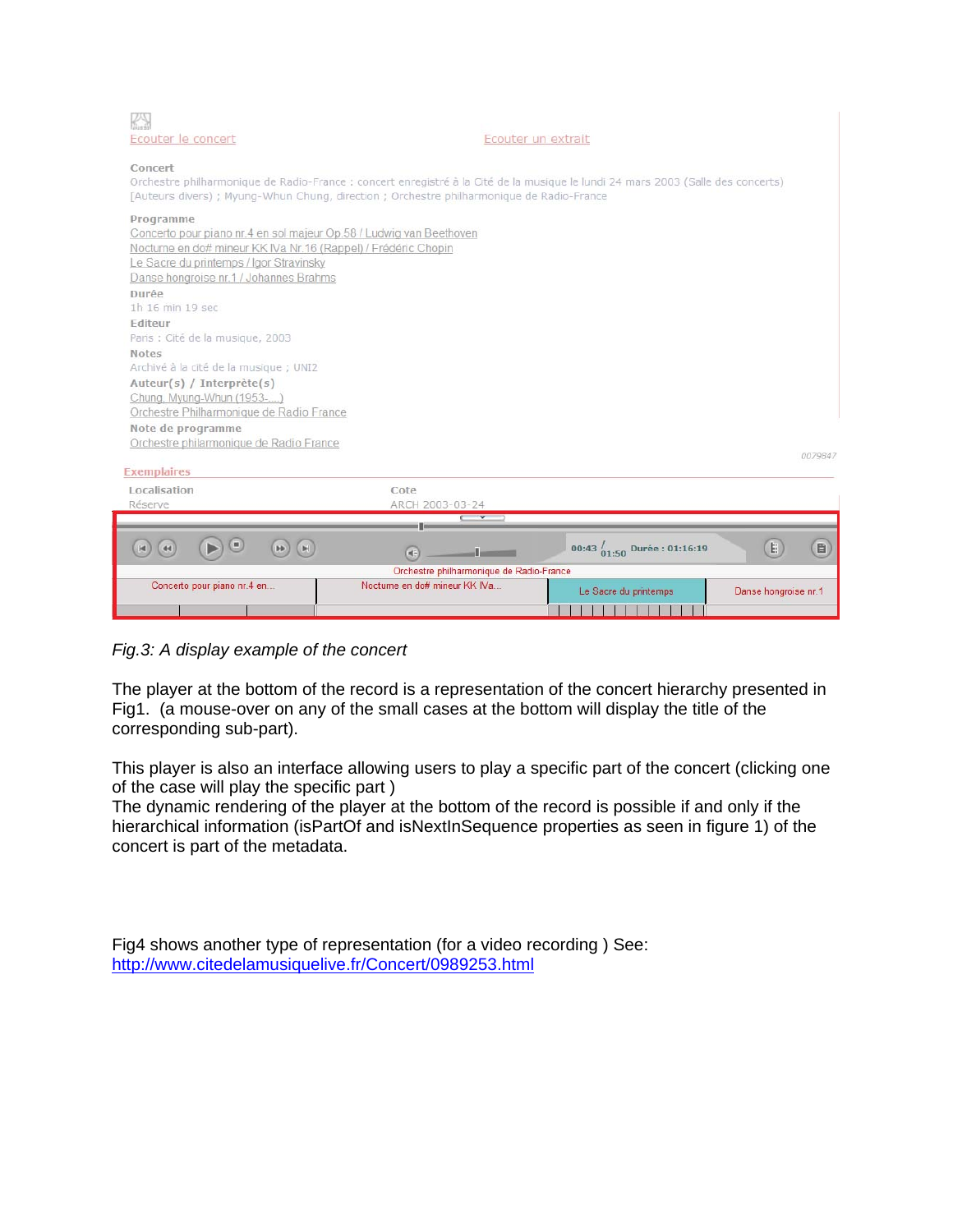

*Fig.4 : Another "display" of the hierarchy* 

Here the hierarchy is represented mainly on the right of the screen. A click on one of the work will play the corresponding work.

# **5. Problems and limitations**

#### **Issue 1:**

The lack of real metadata expressing "isNextInSequence" in the data providers' databases. As a matter of fact, this information is highly "implicit", and it is very often derived using the order of the cataloguing of the sub-parts, or through very "low-level" information such as names of files  $(xx 1.wav ; xx 2.wav ; etc.)$ 

So the question here will be to either make this information mandatory for data providers, or to generate it info on-the-fly during ingestion. The mandatory constraint may not be well received by data providers, because of the potential difficulty to produce this information.

# **Issue 2:**

There should be a digital representation available (in our case, at least an extract ) for any of the part.